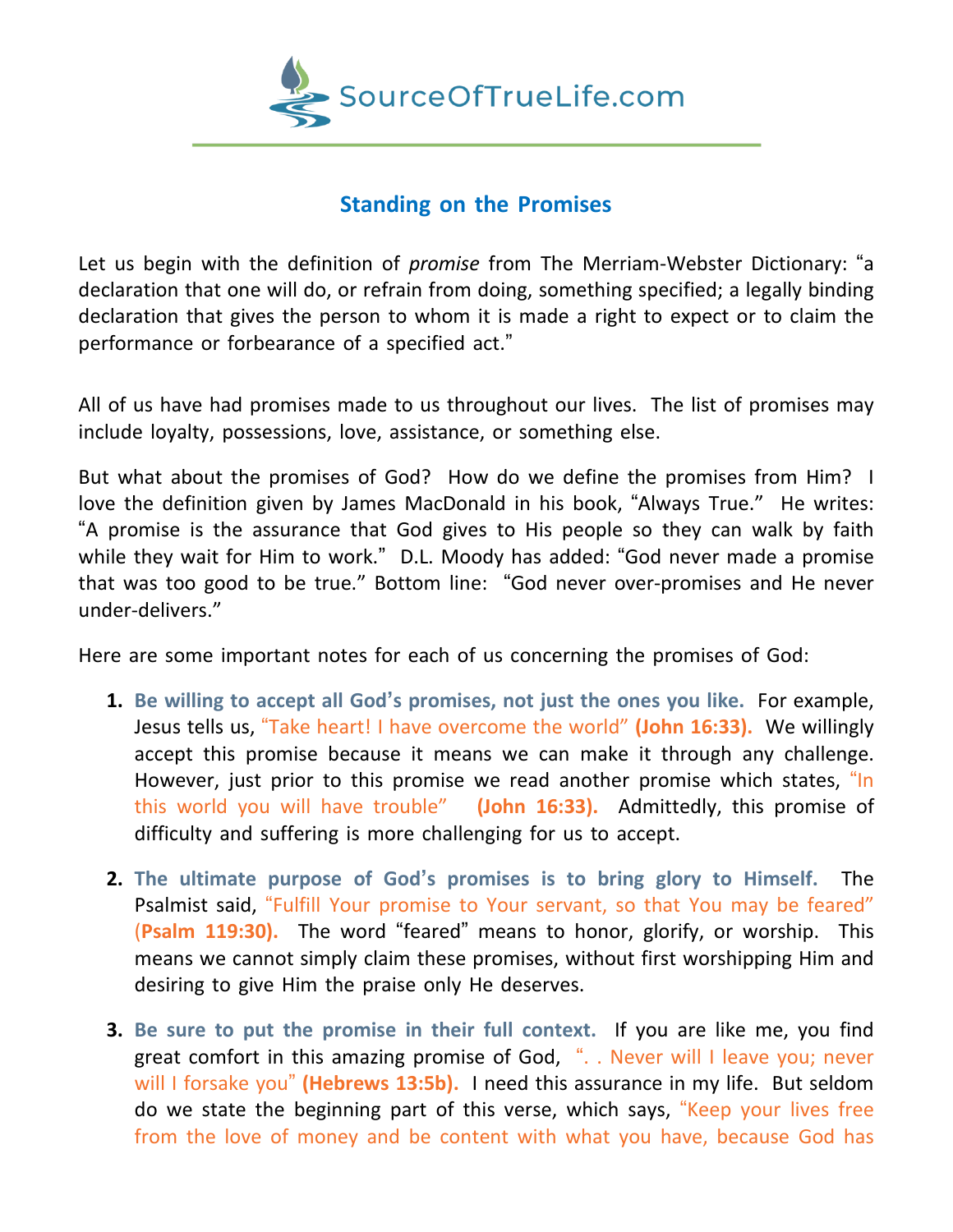said . . . " **(Hebrews 13:5a).** Because of the promise of God's presence, I can live free from the love of money and be more content with what I have.

- **4. Some promises are conditional.** If I/we, then God will. God will do His part when we do ours. "If you carefully observe all these commands I am giving you to follow—to love the Lord your God, to walk in obedience to Him and to hold fast to Him. ." **(Deut. 11:22).** This is my/our responsibility. And when I hold up my/our end, "...then the Lord will drive out all these nations before you, and you will dispossess nations larger and stronger than you" **(Deuteronomy 11:23).** Another example where we are challenged is, "Humble yourselves before the Lord..." And when we follow this command, we then find, "God will lift you up" **(James 4:10).** We must be obedient for God to fulfill His promise.
- **5. Promises must be taken and then applied by faith.** We should not view promises as, 'they might be for me,' but instead should take them as our own. God's promises are to be grabbed hold of and used in an attitude of faith.

You may remember when Jesus returned to His hometown of Nazareth and taught in the synagogue. Matthew tells us that everyone was amazed, wondering, "Where does He get this wisdom and power to do miracles" **(Matthew 13:54).** They then began to disparage His family, leading them to doubt Jesus could be whom He claimed to be. "And they were deeply offended and refused to believe in Him" **(Matthew 13:57).** Those in Jesus' hometown refused to grasp His promise of miracles, so He ended up only doing a few, we are told, "because of their unbelief" **(Matthew 13:58).**

We see this principle played out in the Book of Joshua, where we read, "So the Lord gave Israel all the land he had sworn to give their forefathers" **(Joshua 21:43a).** The promise of land was given to them but they had to take possession of the promise to make it their own. That is exactly what they did. Joshua continues, ". . . and they took possession of it and settled there" **(Joshua 21:43b).** Let us not be like the people mentioned by the Psalmist, "Then they despised the pleasant land; they did not believe his promise" **(Psalm 106:24).**

**6. Make certain you are ready to receive God's promises.** In **1 Samuel 2,** God is letting the tribe of Levi know He is removing them and will instead pour out His blessings on the remaining tribes. He says it this way, "I will honor those who honor Me, and I will despise those who think lightly of Me" **(1 Samuel 2:30b).**

Listen, God is looking for individuals who have surrendered hearts and are quick to confess sin. The psalmist says clearly, "If I had cherished sin in my heart, the Lord would not have listened; but God has surely listened and has heard my